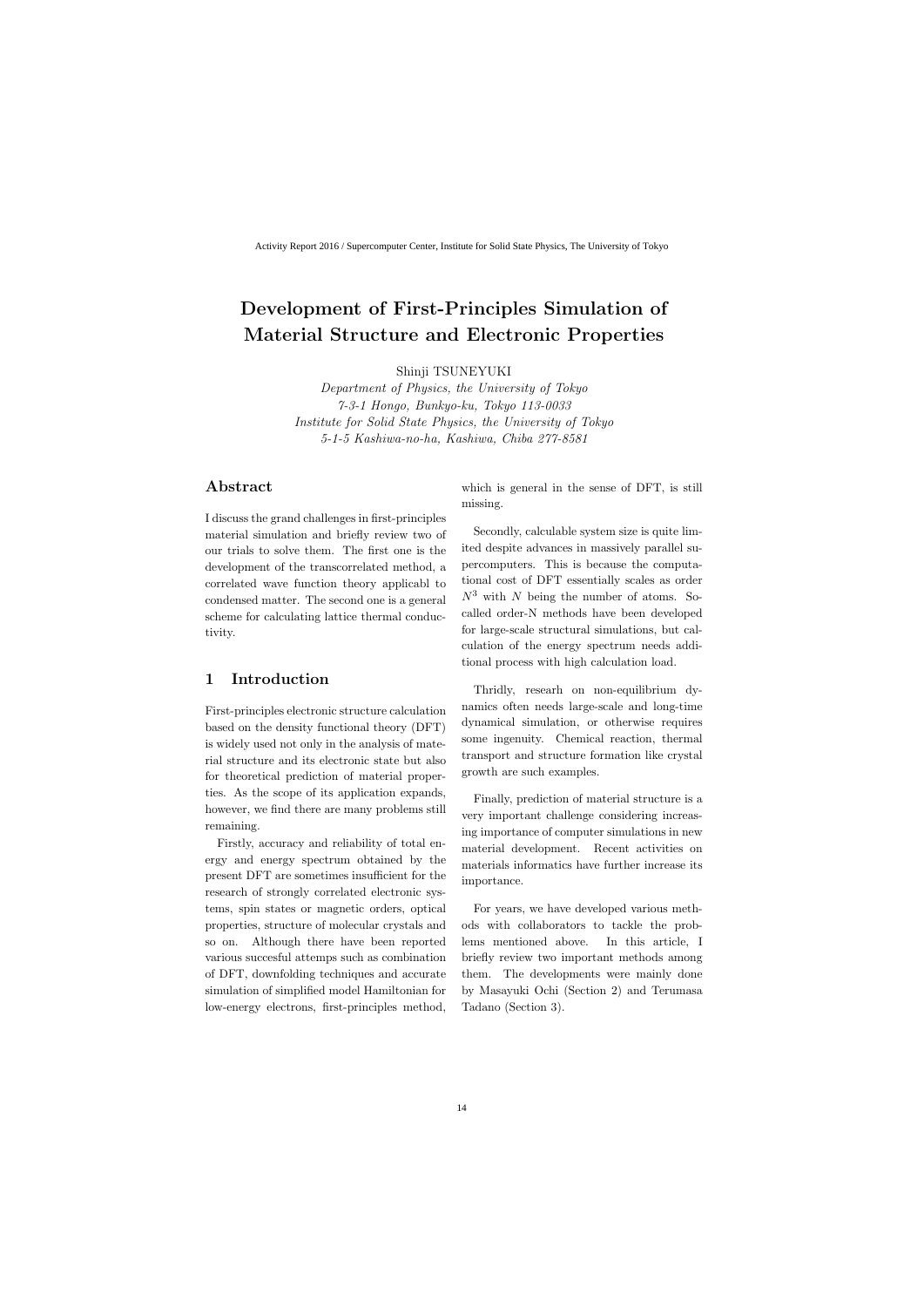## **2 Wave-function theory for condensed matter** *u*(*x, x′*

Wave function theory (WFT) is not often applied to first-principles calculation of condensed matter, since the Hartree-Fock (HF) method, virtually the only available method except for quantum Monte Carlo methods, fails to describe finite density of states at the Fermi level of metals and seriously overestimates the band gap of semiconductors. WFT-based approaches are, however, systematically improvable and this is a great advantage against the density functional theory (DFT). Therefore some groups have been revisiting WFT to go beyond the present DFT calculation.

The transcorrelated (TC) method first developed by S.F. Boys and N.C. Handy [1, 2] is a unique approach to correlated electrons with Slater-Jastrow-type many-body wavefunctions. In TC, by using similarity transformation of the Hamiltonian with the Jastrow factor, HF-like self-consistent-field (SCF) equations called TC-SCF equations are derived for one-electron wave functions in the Slater determinant together with their orbital energies, which are very helpful for intuitive understanding of the electronic state of matter. Thus we have so far developed the TC method for periodic systems [3, 4, 5, 6, 7, 8, 9, 10, 11].

In the TC method, a many-body wavefunction of the system  $\Psi$  is formally factorized as  $\Psi = F\Phi$ .  $F = \exp(-\sum_{i,j(\neq 1)} u(x_i, x_j))$  is a Jatrow factor representing two-body electron correlation and  $\Phi$  is defined as  $\Phi = \Psi/F$ . The eigenstate equation for the total Hamiltonian  $\mathcal{H}, \mathcal{H}\Psi = E\Psi$  leads  $\mathcal{H}_{TC}\Phi = E\Phi$  with  $\mathcal{H}_{TC} \equiv F^{-1}\mathcal{H}F$ . Note that this is just a similarity transformation and mathematically exact. The Jastrow factor has been widely used in the variational Monte Carlo method for correlated electrons with variations of the Jastrow function  $u(x, x')$ . In our study we usually

adopt a simple form:

$$
u(x, x') = \frac{A}{|\mathbf{r} - \mathbf{r}'|} \left\{ 1 - \exp\left(-\frac{|\mathbf{r} - \mathbf{r}'|}{C_{\sigma, \sigma'}}\right) \right\}, \quad (1)
$$

$$
A = \sqrt{\frac{v}{4\pi N}} \times \sqrt{1 - \frac{1}{\varepsilon}}, \quad (2)
$$

 $C_{\sigma,\sigma'} =$  $2A(\sigma = \sigma'),$  $A(\sigma \neq \sigma')$ , (3)

where *V* and *N* are the volume of the cell and the number of electrons, respectively, and  $\varepsilon$  is the static dielectric constant. Improvement of *u* is discussed in Ref.[7]. The transcorrelated Hamiltonian  $\mathcal{H}_{TC}$  is a non-Hermitian and contains effective two-body and three-body interactions.

Then we use the HF approximation and adopt a single Slater determinant of oneelectron wavefunction  $\phi_i(\mathbf{r})$  ( $i = 1 - N$ ) for the manybody function  $\Phi$ . The TC-SCF equation for  $\phi_i(\mathbf{r})$  is similar to the HF-SCF equation, with which  $\phi_i(\mathbf{r})$  in the Slater determinant can be optimized for the Jastrow function *F*:

$$
\left(-\frac{1}{2}\nabla_1^2 + v_{\text{ext}}(x_1)\right)\phi_i(x_1)
$$

$$
+\sum_{j=1}^N \int dx_2 \phi_j^*(x_2)v_{\text{2body}}(x_1, x_2)
$$

$$
\times det[\phi_i(x_1), \phi_j(x_2)]
$$

$$
-\frac{1}{2}\sum_{j=1}^N \sum_{k=1}^N \int dx_2 dx_3 \phi_j^*(x_2)\phi_k^*(x_3)
$$

$$
\times v_{\text{3body}}(x_1, x_2, x_3)
$$

$$
\times det[\phi_i(x_1), \phi_j(x_2)\phi_k(x_3)] = \sum_{j=1}^N \epsilon_{ij}\phi_j(x_1). \tag{4}
$$

Here  $v_{\text{ext}}(x_1)$  is the external potenial from nuclei or pseudopotentials. *v*2body and *v*3body are effective two-body and three-body potentials derived from the Jastrow function *u*:

$$
v_{2body}(x_1, x_2) = \frac{1}{|\mathbf{r}_1 - \mathbf{r}_2|}
$$

$$
+ \frac{1}{2} \sum_{i=1}^{2} [\nabla_i^2 u(x_1, x_2) - (\nabla_i u(x_1, x_2))^2
$$

$$
+ 2\nabla_i u(x_1, x_2) \cdot \nabla_i], \qquad (5)
$$

$$
v_{3body}(x_1, x_2, x_3)
$$

$$
= \nabla_1 u(x_1, x_2) \cdot \nabla_1 u(x_1, x_3)
$$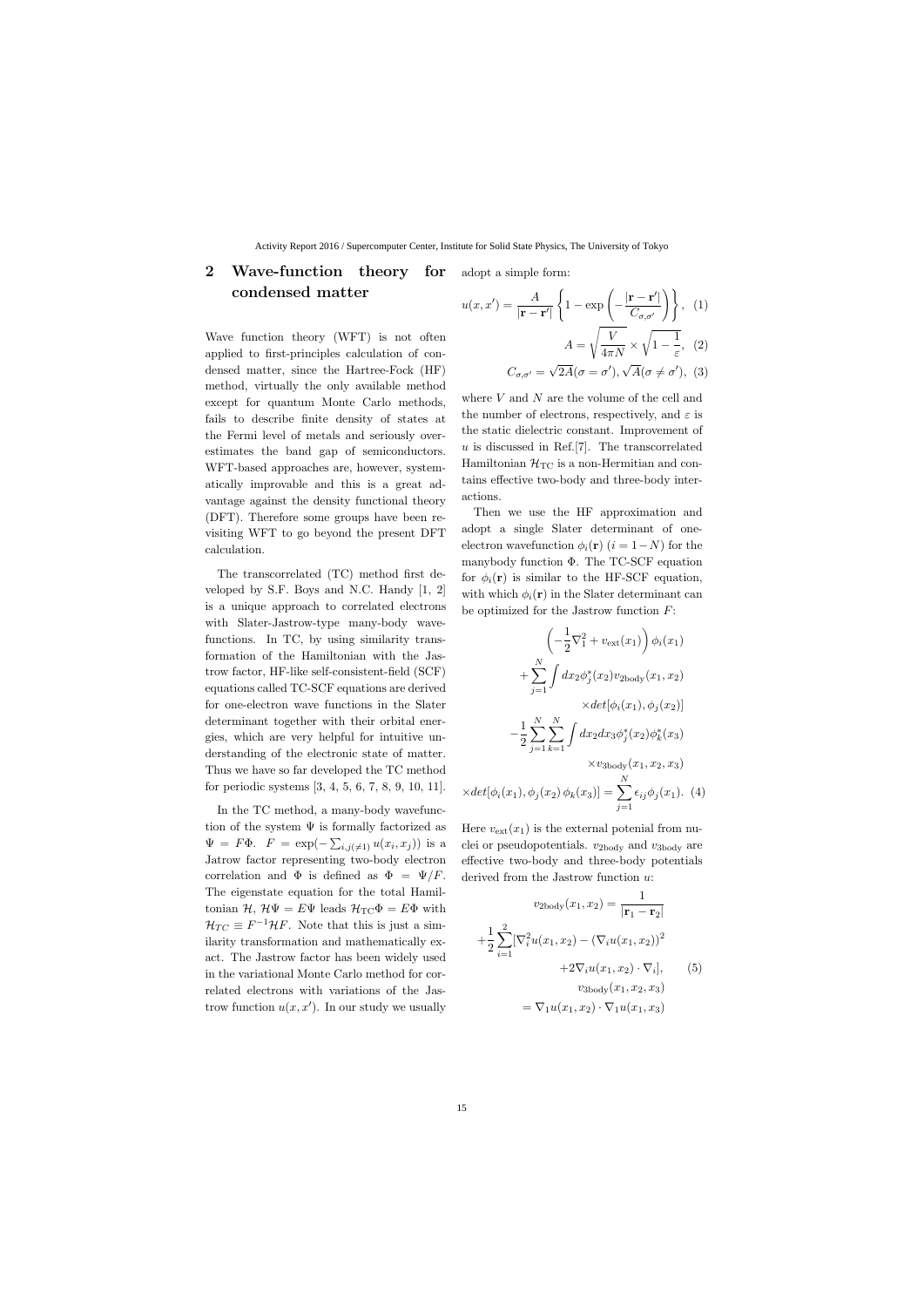$$
+\nabla_2 u(x_2, x_1) \cdot \nabla_2 u(x_2, x_3)
$$
  
+
$$
\nabla_3 u(x_3, x_1) \cdot \nabla_3 u(x_3, x_2).
$$
 (6)

The orbital energy matrix  $\epsilon_{ij}$  can be made triangular (by orbital orthogonalization) or diagonal (by biorthogonal formulation), when Koopmans' theorem holds for the diagonal elements. Since  $\mathcal{H}_{TC}$  preserves the crystal symmetry of the original Hamiltonian  $H$ , we can obtain band structure of the crystal with taking account of the electron correlation through *F*.

To solve the TC-SCF equation and to calculate the total energy, we need to evaluate threebody integrals for *v*3body. Since each term of  $v_{\text{3body}}$  is a product of two-body functions, computational cost for the three-body integrals can be reduced to the order of two-body integrals in the HF method [6]. Thanks to this algorithm, computational cost of the TC method has come to be within the reach of supercomputers or PC clusters.

So far we have shown that the TC method is actually a good and alternative approach to condensed matter: it is applicable to metals in principle [3], much improves the HF band structure of semiconductors [4, 6, 7], and is compatible with post-HF methods such as the configuration interaction method for calculating photo-excitation spectrum including the excitonic effect [5, 8] and also Møller-Plesset perturbation theory [9]).

Very recently, we have developed a new iterative scheme to solve the TC-SCF equations to further reduce the comutational cost and memory [10], which enabled us to apply the TC method with biorthogonal formalism to a transition metal oxide ZnO for the first time. Calculated band gap, valence band width and position of the narrow 3d band were in better agreement with experimental data than several other conventional methods including the  $G_0W_0$  method (see Table 1) [11].

## **3 Anharmonic phonons and lattice thermal conductivity**

Lattice thermal conductivity is a key parameter in the figure of merit for thermoelectric materials. It is also important from the viewpoint of device technology, since thermal management is necessary to avoid thermal breakdown of nano-scale devices. Therefore, it is highly desirable for material and device development to calculate it from first principles.

Lattice thermal conductivity can be evaluated by molecular dynamic simulation (MD) with Kubo formula, non-equilibrium MD with Fourier's law, or by Boltzman transport equation (BTE) usually with the single-mode relaxation-time approximation (RTA). MD needs large simulation cell comparable with phonon-scattering length and long-time simulation corresponding to the relaxation time of phonons. Since the phonon-scattering length and the relaxation time can reach 10*−*<sup>9</sup> s and 10*−*6m, respectively, in some cases, it is difficult to use first-principles MD except for materials with low thermal conducltivity or at high temperature [21]. It should also be noted that we cannot easily check and assure the appropriateness of the calculation condition of MD.

On the other hand, by BTE with the singlemode RTA, the lattice thermal conductivity can be accurately estimated by the following formula:

$$
\kappa_L^{\mu,\nu}(T) = \frac{1}{\Omega N} \sum_{\mathbf{q},\mu} c_{\mathbf{q}}(T) v_{\mathbf{q}}^{\mu} v_{\mathbf{q}}^{\nu} \tau_{\mathbf{q}}(T). \tag{7}
$$

Here,  $\Omega$  is the volume of the unit cell,  $c_{\mathbf{q}}$ ,  $v_{\mathbf{q}}$ and  $\tau_q$  are the constant-volume specific heat, the group velocity, and the relaxation time of phonons with wave vector **q**, respectively. *N* is the mumber of *q* points. The relaxation time  $\tau$ **q** =  $[2\Gamma$ **q**( $\omega$ **q**)]<sup>-1</sup> can be calculated by

$$
\Gamma_{\mathbf{q}}(\omega) = \frac{\pi}{2N} \sum_{\mathbf{q}',\mathbf{q}''} \frac{\hbar |\Phi(-\mathbf{q}, \mathbf{q}', \mathbf{q}'')|^2}{8\omega_{\mathbf{q}}\omega_{\mathbf{q}'}\omega_{\mathbf{q}''}}\n\times \left[ (n_{\mathbf{q}'} + n_{\mathbf{q}''} + 1) \delta(\omega - \omega_{\mathbf{q}'} - \omega_{\mathbf{q}'}) \right]\n- 2(n_{\mathbf{q}'} - n_{\mathbf{q}''}) \delta(\omega - \omega_{\mathbf{q}'} + \omega_{\mathbf{q}'})],
$$
\n(8)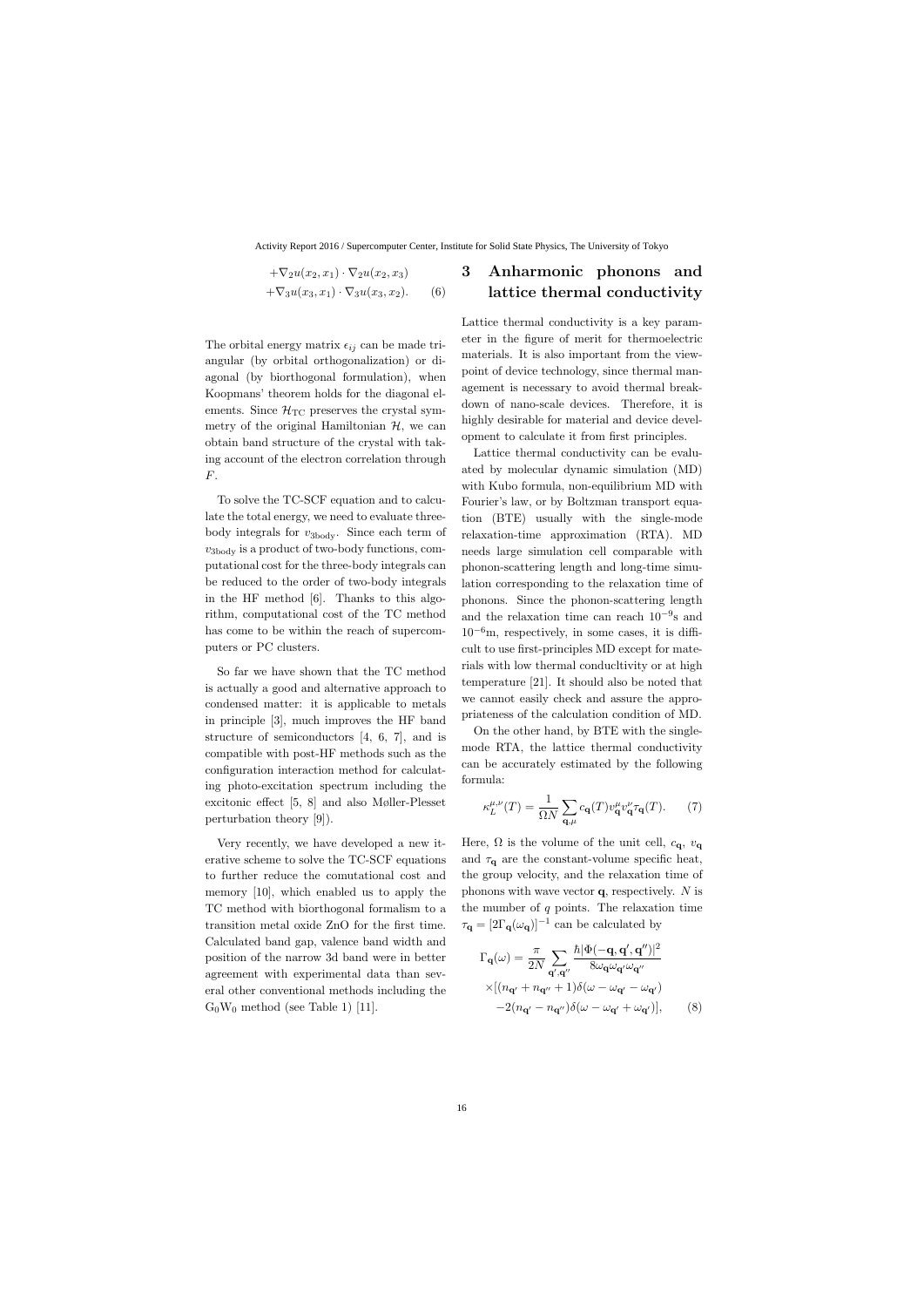|                    | Band gap         | $O2p$ bottom | Zn3d average/bottom                            |
|--------------------|------------------|--------------|------------------------------------------------|
| LDA.               | 0.7              | $\cdots$     | $\cdots$ / $-5.8$                              |
| HSE03 <sup>a</sup> | 2.1              | $-4.9$       | $\cdots/ -6.5$                                 |
| $G_0W_0(LDA)^b$    | 2.4              | $-5.2$       | $\cdots/ -6.5$                                 |
| $G_0W_0$ (HSE03)   | $3.2^a, 3.46^c$  | $\cdots$     | $-6.21^c/-7.2^a$                               |
| AFGMC <sup>d</sup> | 3.26(16)         | .            | .                                              |
| VMC <sup>e</sup>   | 3.8(2)           | $\cdots$     | $\cdots$                                       |
| HF                 | 11.4             | $-5.7$       | $-9.1/-9.9$                                    |
| Biorthogonal TC    | 3.1              | $-5.1$       | $-9.3/-9.7$                                    |
| Expt.              | 3.4 <sup>f</sup> |              | $-5.3^f, -5.2^g$ $-7.5^{c,h}, -8.6^i, -8.81^g$ |

Table 1: Characteristic values in the band structure of ZnO obtained by various first-principles methods and experiments. All values are in eV. (Ref.[11])

*<sup>a</sup>*Ref.[12], *<sup>b</sup>*Ref.[13], *<sup>c</sup>*Ref.[14], *<sup>d</sup>*Ref.[15], *<sup>e</sup>*Ref.[16], *<sup>f</sup>*Ref.[17], *<sup>g</sup>*Ref.[18], *<sup>h</sup>*Ref.[19], *<sup>i</sup>*Ref.[20].

where the three-phonon scattering matrix element  $\Phi(-\mathbf{q}, \mathbf{q}', \mathbf{q}'')$  is calculated from thirdorder force constants in the potential energy function of atoms. As the third-order force constants are considered to be short-range, they can be calculated with a periodic cell containing relatively small number of atoms. Although we need to use many **q**-points in eq.(8), we can easily check the convergence of calculation in the BTE-RTA approach. Another advantage of the BTE-RTA approach is that, once we know  $\Phi(-\mathbf{q}, \mathbf{q}', \mathbf{q}'')$ , temperature dependence of the thermal conductivity is easily obtained from the same  $\Phi(-\mathbf{q}, \mathbf{q}', \mathbf{q}'')$ . Furthermore mode-dependent analysis of the phonon relaxation can be easily done by eq.(8). These are the reason we often use the BTE-RTA approach instead of MD.

To get anharmonic force constants we developed a general and efficient method based on a first-principles molecular dynamics simulation: the simulation cell typically contains a few tens of atoms and the simulation time is of the order of 10*−*12s. The third-order force constants derived from the simulation were then used for calculation of the lattice thermal conductivity of various materials (see Fig. 1)[22, 23, 24]. It should be noted that a wide range of lattice thermal conductivity including the temperature dependence is accurately calculated with the present scheme.

The calculation of  $SrTiO<sub>3</sub>$  shown in Fig. 1 is a special case to be mentioned.  $SrTiO<sub>3</sub>$  exhibits phase transformation at 105 K and has cubic symmetry above the transition temperature. Frequencies of some phonon modes are calculad to be imaginary with the cubic structure, showing that the cubic phase is not stable statically and has highly anharmonic potential energy surface. In this case we cannot use eqs.  $(7)-(8)$  as they are. Thus we introduced the self-consistent-phonon (SCPH) approach to calculate phonon frequencies realized by thermal fluctuation. With the method, we succeeded in quantitative calculation of temperature-dependent *real* phonon frequencies as observed in experiments, and with these frequencies, we obtained the lattice thermal conductivity of  $SrTiO<sub>3</sub>$  in Fig. 1, which agreed well with experiments [24, 25].

The simulation software named ALAMODE developed by T. Tadano is published as an open source software [26].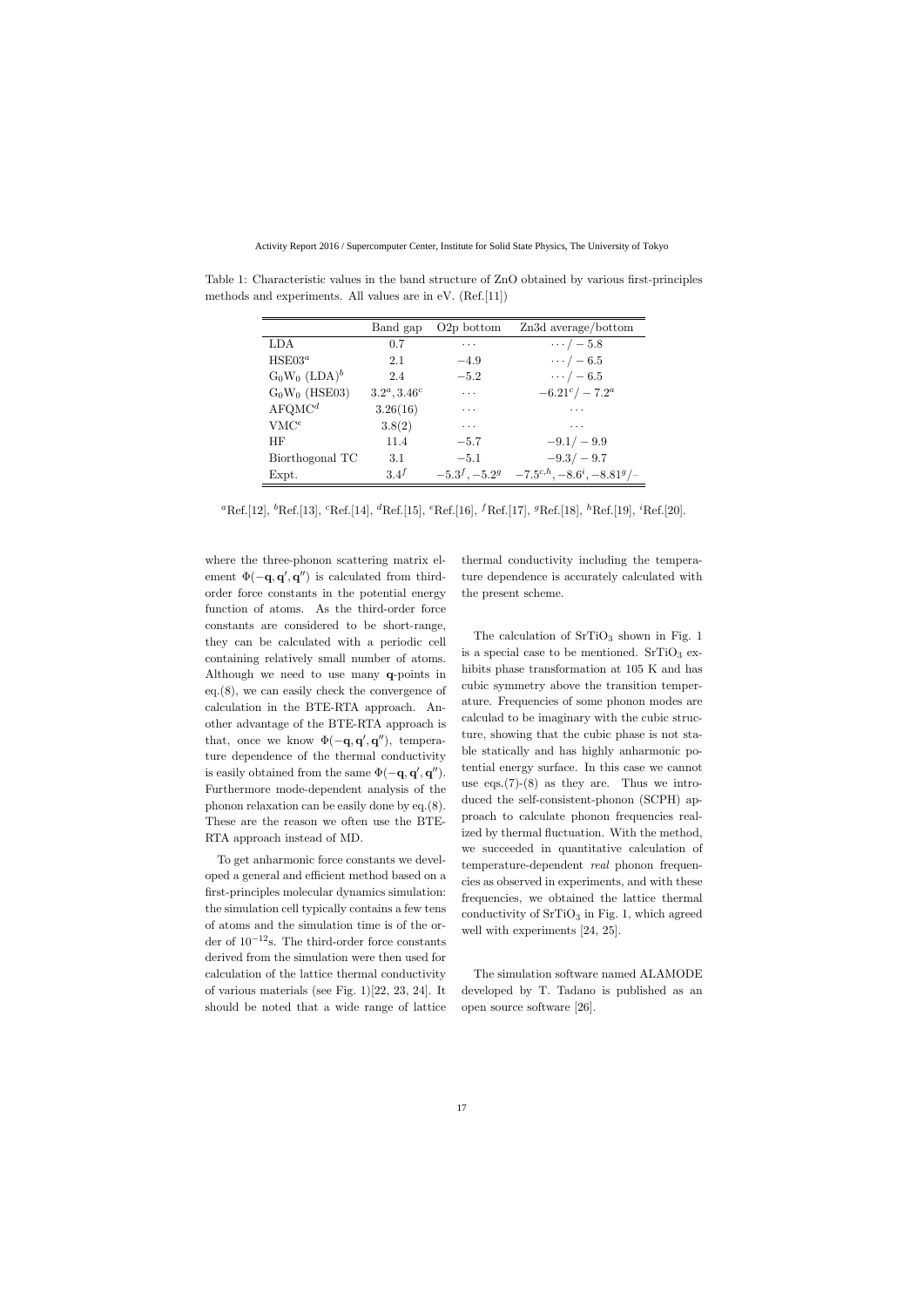

Figure 1: Temperature dependence of the lattice thermal conductivity of various materials obtained by simulation withom BTE-RTA (lines) and by experiments (symbols). (See Refs.[22,23,24] and references therein.)

## **4 Summary**

Supported by rapidly advancing computers, first-principles material simulation is nowadays an indispensable tool for material science. As the simulation extends its application, however, we have come to face with its limitations and challenges. After summarizing the challenges in four direction in the introduction, I reviewed two of our trials to solve some of the challenges. Firstly I reviewed the idea and recent development of the transcorrelated method. It is the wave function theory for correlated electronic systems, which enables us to calculte not only the total energy but also the electronic energy spectrum accurately. Secondly I reviewed the method to calculate lattice thermal conductivity. It is general, accurate and applicable to even a high-symmetry crystal realized by thermal fluctuation at high tempetature. Itroduction of the SCPH approach further expands the scope of its application.

#### **Acknowledgement**

The development and calculation reviewed in this article are partly done using the facilities of the Supercomputer Center, Institute for Solid State Physics, The University of Tokyo.

### **References**

- [1] S.F. Boys and N.C. Handy, Proc. R. Soc. London, Ser. A 309, 209 (1969); ibid. 310, 63 (1969); ibid. 311, 309 (1969).
- [2] N.C. Handy, Mol. Phys. 21, 817 (1971).
- [3] N. Umezawa and S. Tsuneyuki, Phys. Rev. B 69, 165102 (2004).
- [4] R. Sakuma and S. Tsuneyuki, J. Phys. Soc. Jpn. 75, 103705 (2006).
- [5] S. Tsuneyuki, Prog. Theo. Phys. Suppl. 176, 134 (2008).